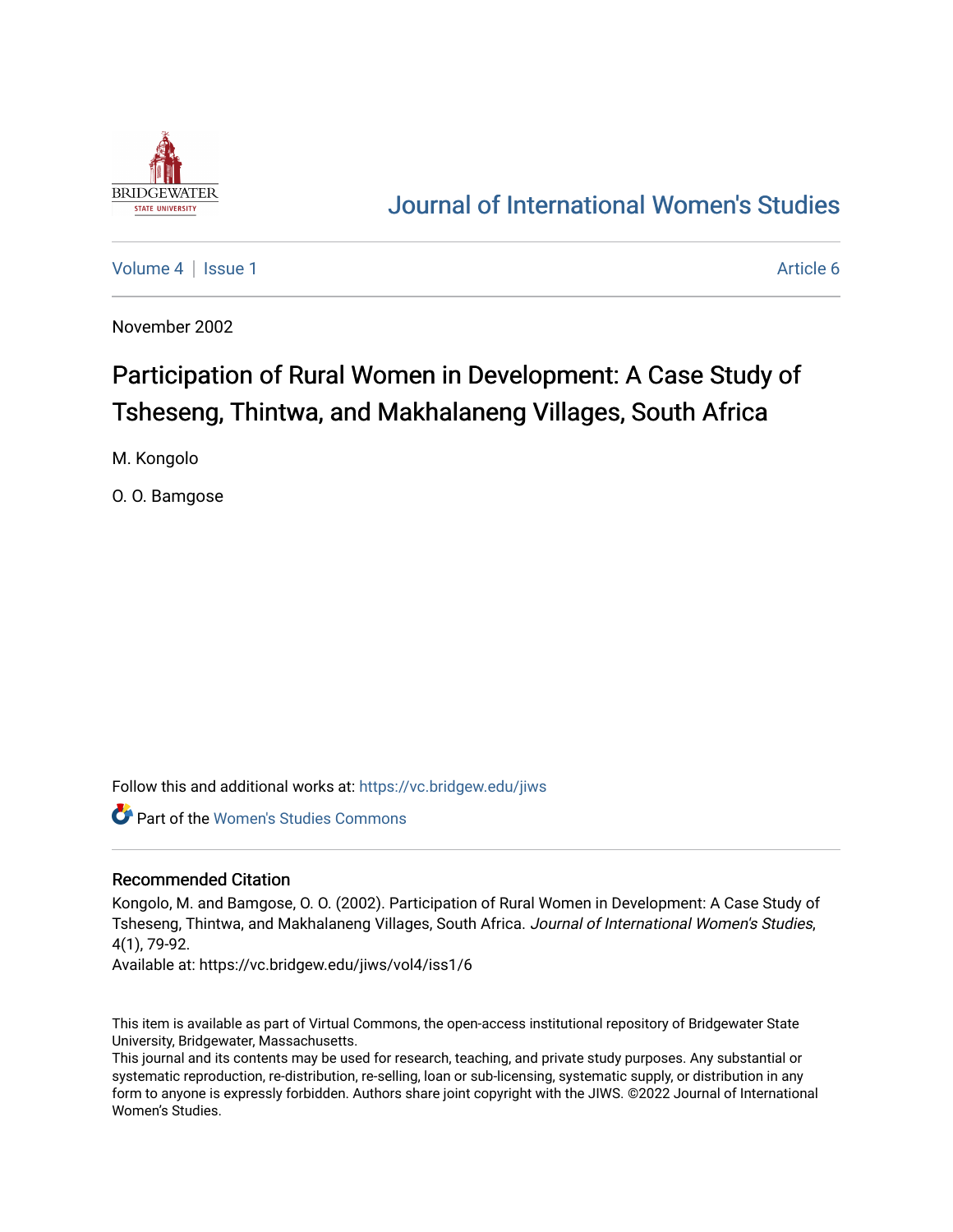This journal and its contents may be used for research, teaching and private study purposes. Any substantial or systematic reprod<del>uction, re-distribution, re-s</del>elling, r<del>oan br sub-licensing, systematic supply or distribut</del>ion in any form to anyone is expressly forbidden. ©2002 Journal of International Women's Studies. Kongolo and Bamgose: Participation of Rural Women in Development

#### **Participation of Rural Women in Development: A Case Study of Tsheseng, Thintwa, and Makhalaneng Villages, South Africa**

By Kongolo M.<sup>i</sup> and Bamgose OO<sup>ii</sup>

#### **Abstract**

This study investigates factors which influence limited participation in the development process by women in South Africa's rural areas. The influence of government development policy, education and cultural values on rural women was sought and investigated in this study. The results suggest that most women in rural areas are illiterate. They lack initiatives, innovations and self-reliance attitudes. Women in rural areas are isolated, confined and marginalized through the non-interactive government policies on rural areas. These symptoms reflect a lack of structured development strategy to create needed opportunities in these areas. As a result, there is a high rate of unemployment, because the present development policy clearly has failed to enhance the welfare of most rural women in the country.

*Key Words:* Developing Countries, Development Policy, Rural Women, Economic Empowerment, South Africa

#### **Introduction**

Rural women's participation in the development process has been the focus of intensive debates by most international forums in the past years. Among forums that have recognized the plight of Third World's women's participation in the development process are the 1995 Nairobi Forward Looking Strategies for the Advancement of Women held in Kenya, the 1995, The Beijing Declaration, and the United Nations Development Fund for Women (2000). According to the philosophy of these forums, each member state should promote women's economic independence, which includes the creation of employment, access to resources and credit, the eradication of the persistent and increasing burden of poverty, malnutrition, poor health and illiteracy on women. Although such declarations have been able to increase an awareness and understanding of the problems facing women and their needs, as such they have not yet resulted in significant development priorities for rural women (UNIFEM, 2000).

The impact of development on women in South Africa is quite different for both urban and rural women. In fact, there is substantial evidence that rural women are mostly neglected, and consistently have lost in this process (Meer, 1998). There is also overwhelming evidence of development policies and projects formulated bypassing the involvement of rural women in most African countries (Hunger Project, 2000). The majority of the population in LDCs lives in rural areas, approximately 70% being women (Cartledge, 1995).

Development, according to Olopoenia (1983) and Pradip (1984), is not an isolated activity, for it implies a progress from a lower state to a higher and preferred one. Development is a process by which people are awakened to opportunities within their reach. Development, therefore, starts with people and progresses through them (Seer, 1981; Gwanya, 1989). This is the reason, according to these authors, why rural women should be involved in on going development initiatives. They are the most marginalized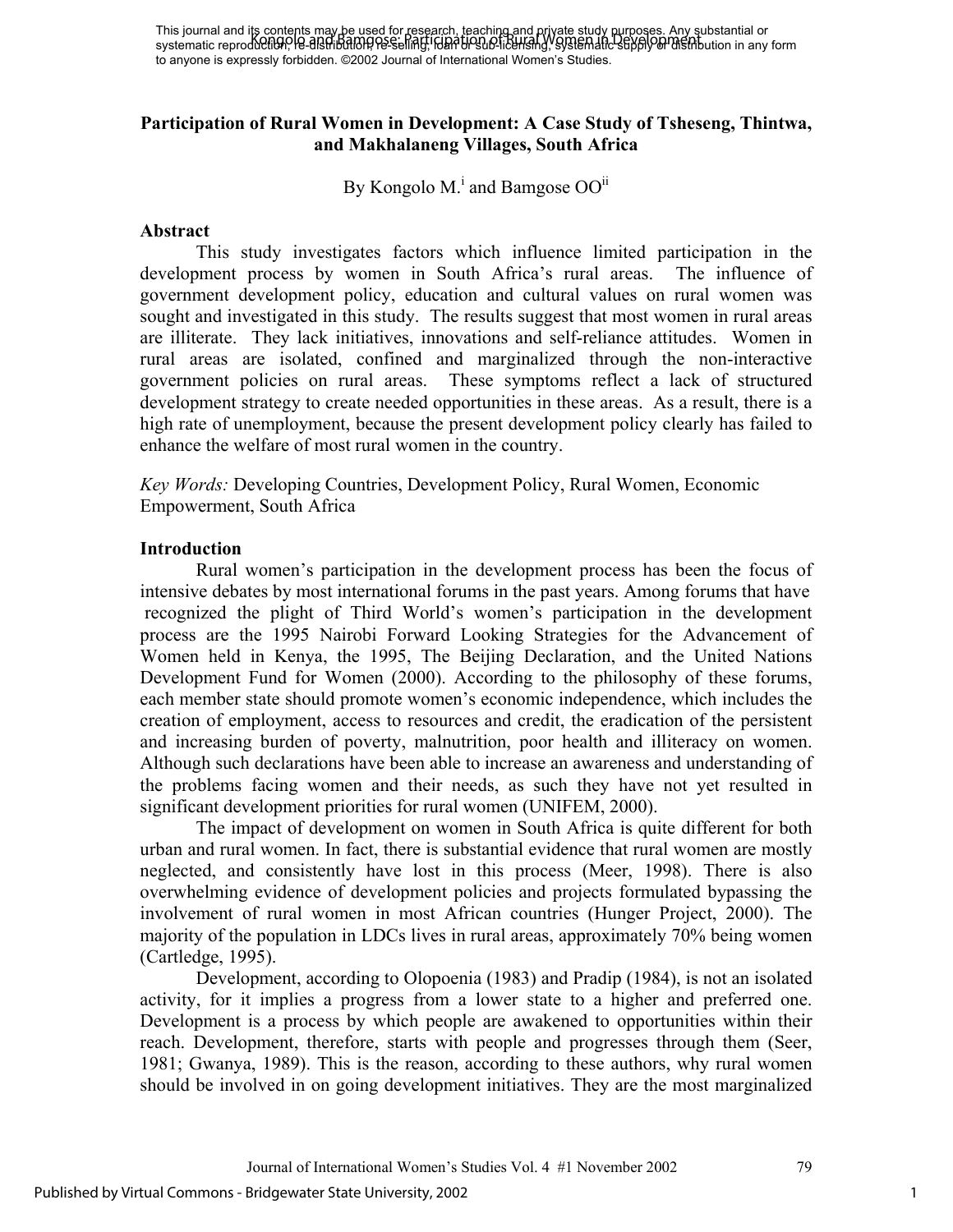group in terms of their needs, while being the people who produce almost 80% of the food consumed in most of Africa's rural areas (Hunger Project, 1999).

The focus on rural women in this study is a concern; it implies that these people have a certain consciousness about their position as rural women, although there are no strategies developed to affect change on them (McIntosh and Friedman, 1989). Following the Lagos Plan of Action for Economic Development of Africa, it is advocated that the needs, rights and concerns of all women be fully integrated into individual country's development planning to benefit all sections of the population (Hunger Project, 2000).

This paper investigates factors that act as bottlenecks to the active participation of rural women in development in South Africa. It is assumed that if these factors are not investigated and analyzed, they are likely to cause a continuous impediment on rural women's participation in on-going developments, as well as on the viability of development efforts in the country itself. This helps to increase our understanding and commitment toward upliftment and empowerment of rural women, by eliminating plans, policies and projects that constrain their increased participation in developments. The critical levels of poverty and unemployment currently experienced in South Africa mean that considerable pressure must be exerted on the economy to increase growth rates and to provide all people with access to economic opportunities (Lightelm and Wilsenach, 1993). The two main research questions investigated in this paper are:

- (i) What could be the possible reasons for the low participation rate by women in rural areas in development?
- (ii) Do rural women have capacities that are underestimated due to higher levels of illiteracy and/or traditional values and beliefs?

## *Review of important concepts*

Given that rural women have an important role to play in development**,** this section examines different contributions made by them to the improvement of their communities. The section provides a review of work done on women's involvement in developments in LDCs by various scholars.

## *Background*

To date, many scholars have written on the issue related to the participation of women in development in LDCs. The impression gained suggests that these on-going investigations seem to have not yet resulted in specific solutions to the problems facing rural women and development. Although each rural settlement in South Africa has its own particularities, there are still specific solutions or universally accepted development strategies to deal with development problems in these areas. Meer (1998) strongly expresses the opinion that unless more effort is put into organizing women in poor rural communities around their common interests, they are unlikely to benefit from favourable development policies. In the same way, Friedman (1999) stresses that unless development policies include guidelines for the process and practice of delivery, they are unlikely to challenge unequal power relations.

2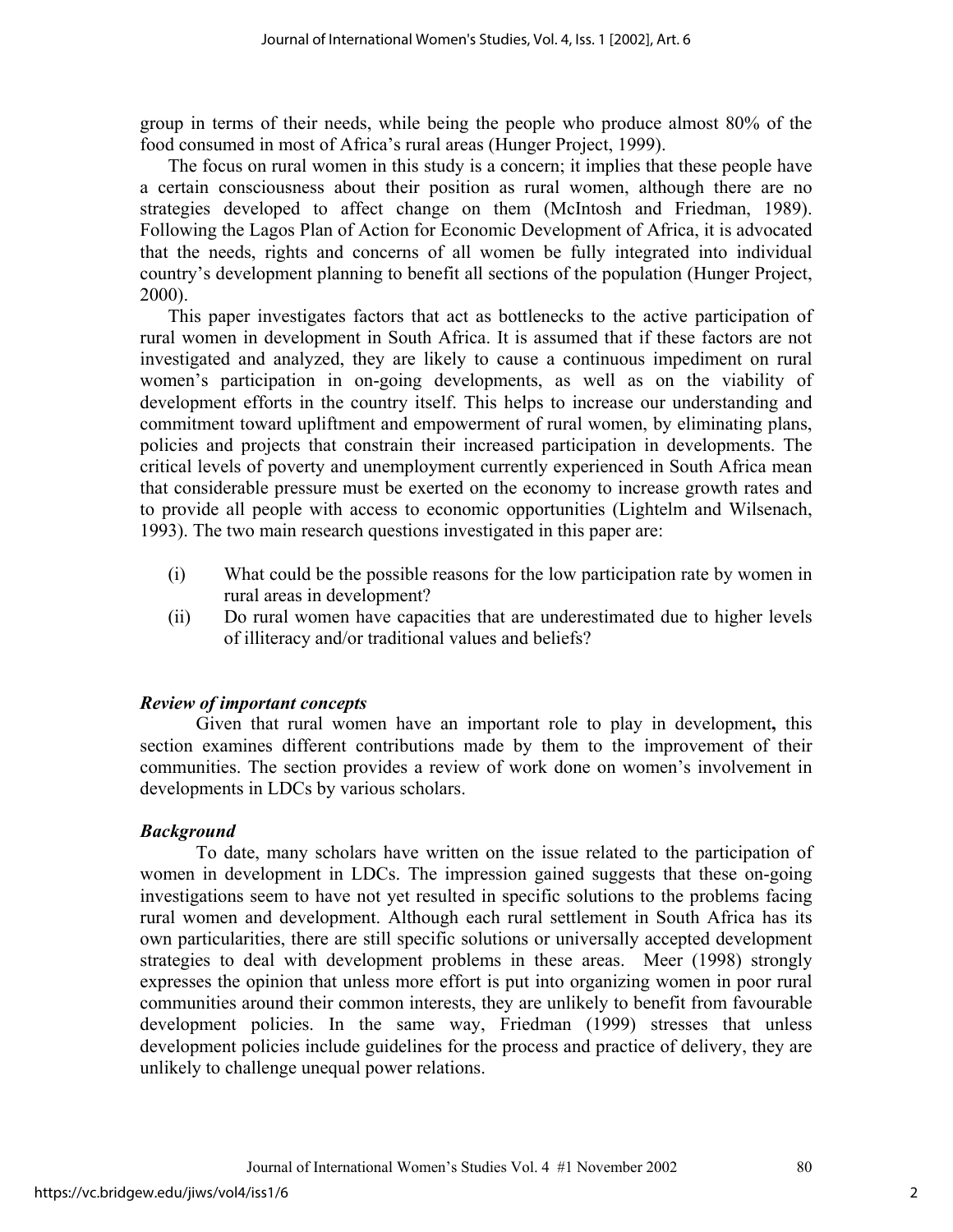#### *Women and official planning in LDCs*

A report by the Hunger Project (2000) reveals that when women are included in official planning, they are often treated as powerless individuals who should be given assistance. In the foreword to the alternative framework for structural adjustment programmes for socio-economic recovery and transformation, it is recognized that women play a crucial role as producers and agents of change in rural transformation, and that the negative effect on rural development is brought about by their marginalization. Ntomb'futhi Zondo (1995) advocates that our very tradition regards women as inferior to men. The situation in rural areas is such that if you are female, you do not play any role in the societal debates. Even the 1994 African Common Position on Human and Social Development Forum describes women as part of the marginalized, vulnerable sections of the population and they are grouped with children, youth, elderly and the disabled. No matter which rural government option is chosen, it seems that women in rural areas will always remain where they are, and ultimately will end up in a worse position (Hunger Project, 2000).

For this reason, to see any change coming to their ways, they themselves need to stand up for it (Ntomb' futhi Zondo, 1995). A situation of past practices of relegating women to an inferior position in a society cannot be allowed to continue .To do otherwise will be a negation of our commitment to social justice and equality (Mwamwenda 1994). As part of our development goals, there ought to be specific policies geared to the promotion of women's participation in local planning in most rural areas to contribute to overall welfare in society (Kelly, 1987a), so that whatever resource rationalization is undertaken, it is not executed to the detriment and disadvantage of rural women, because these women have attributes of which outsiders are unaware (Kelly, 1987b).

#### *Women and development related work*

A study by Buvinic et al (1978) observed that women in most African rural areas women work an average of 12 to 18 hours per day compared to an average of 8 to 12 hours per day by men. Sneyder and Tadesse (1995) comment on rural women who worked almost 90% of roadwork under the "Food-for-work" programme in Lesotho. They expressed that the role of rural women is not only central to social, but also to economic progress in their respective countries. They also recommended work done by rural women in Gabon and Tanzania during the 200 days in a year, saying that men worked only 1,800 hours compared to 2,600 hours by women in agriculture, and that rural women worked harder than anyone else in these countries.

Women in South Africa's rural areas are the ones who run the families, while their husbands are working in the cities. Traditionally, women in rural areas have been regarded as people who belong at home, expected to minister to their husbands and children, but when it comes to making decisions on economic and political issues, men take the lead (Ntomb'futhi Zondo, 1995). In most African countries, rural women are the food farmers, and carry the burdens of life. Africa's 100 million rural women grow almost 80 % of Africa's food, including food for subsistence and food for markets. This amounts to food production of 3 metric tons each year per woman. Rural women do almost 80% of the work to provide the proper transport and storage of Africa's food. They do almost 90% of the work to process Africa's food, including the tasks such as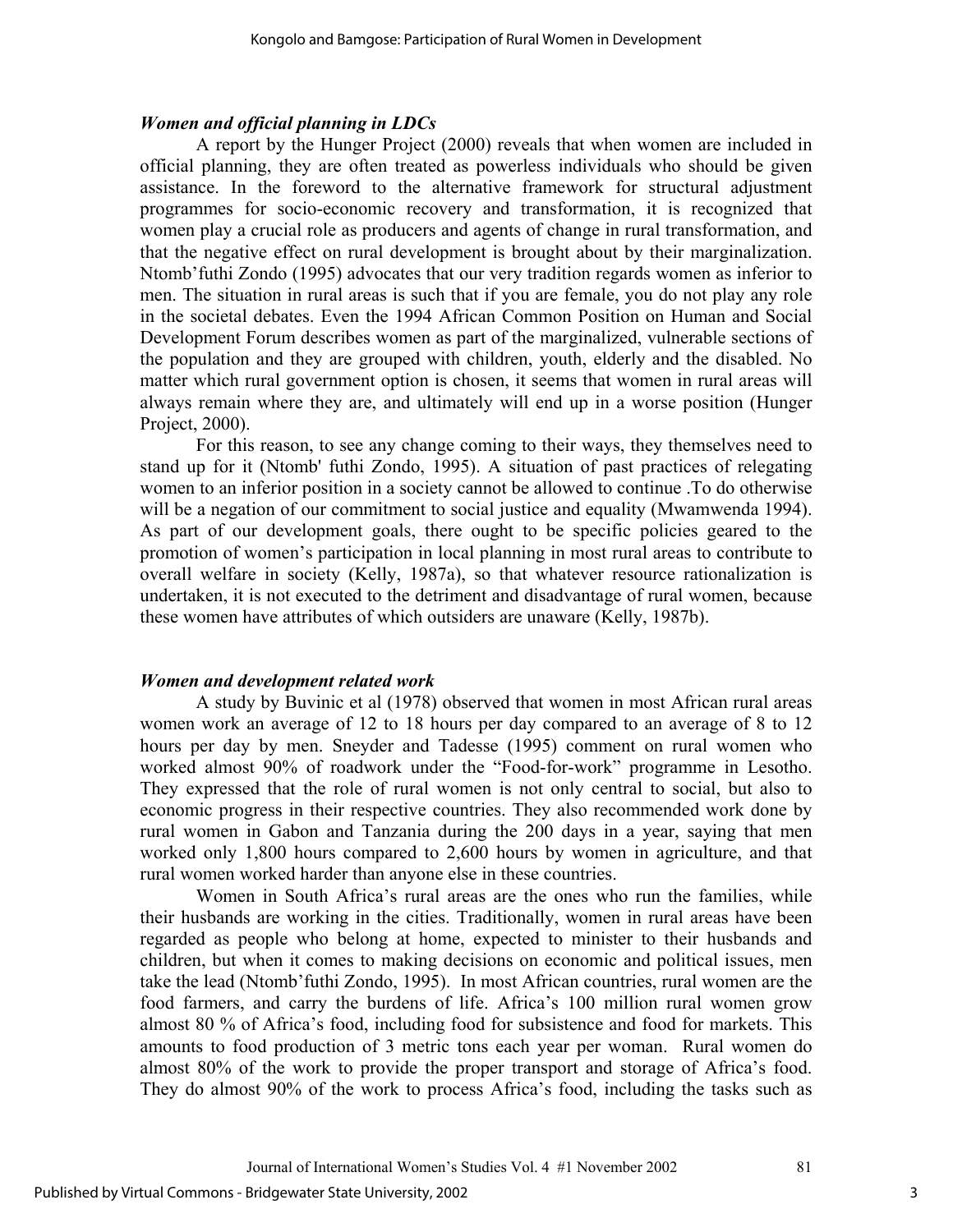threshing, drying, winnowing, peeling, grating, sieving, and pounding. They also do almost 60% of the work related to marketing Africa's food. Yet they face gender-specific barriers in accessing financial services, and can receive less than 1% of the total credit to small farmers and 10% of the total credit to agriculture (Hunger Project, 1999).

#### *Women and economic progress*

While it does not directly address the role of women in agriculture, the African Charter for Popular Participation in Development held in Arusha (Tanzania) in 1990, recognizes the critical contribution made by women to African societies and economies, and the extreme subordination, including discrimination, which they face. This forum posits that the attainment of equal rights by women in social, economic, and political spheres must become a central feature of a democratic and participatory pattern of development (Hunger Project, 2000). The majority of women in rural South Africa believe that rural governments offer them no real hope for change or empowerment in terms of community power relations. Their experiences of these actions suggest that the more they are exposed, the more worried they become. This is mainly because whatever decision is reached, they are the ones who live with the implications (Ntomb'futhi Zondo, 1995).

Women make a major contribution to the economic production of their communities and assume primary responsibility for the health of their families. Their active support is crucial to the utilization of development objectives. There can be no societal transformation without their involvement, support, and leadership (Adams and Kruppenbach, 1987). Addressing the effects of gender discrimination and inequality is a necessary part of the socio-economic project of transformation. Despite the equality provisions in the South African constitution and land restitution process established since 1994, it has become highly unlikely that rural women will be in a position to make claims as individuals (Friedman, 1999). Rural women are typically allocated small pieces of land, usually about 1000 to 5000 square metres, which are used to produce food crops such as vegetables, chickpeas and groundnuts for home consumption and, to a very limited extent, for sale. The family plot used to grow cash crops takes first priority, leaving the women only limited time to work on their plots, either very early in the morning or in the afternoon when they are not cooking, tending to the children, gathering firewood or otherwise engaged by their husbands (Hunger Project, 1999). The restructuring of the South African agricultural economy requires affirmative measures to give effect to the principal of equality of opportunities (Van Rooyen et al, 1993). Women in Africa have a long tradition of participating in savings, production, marketing and mutual-aid organizations. Many rural women rely on cooperatives and market groups as a way to pool resources, reduce their workload, and optimize limited income. Microcredit programme results have shown that women tend to be more prompt and reliable in their repayment of loans, and spend their increased earnings on children first, thereby improving nutrition, health and educational opportunities (Hunger Project, 2000).

There has been insufficient political will and sustained commitment to meeting economic needs and interests of most rural women by the local authorities and governments. While many African countries have ratified the UN agreements on this issue, there seems to be no subsequent informed policy decisions. Most governments' macroeconomic policies do not incorporate gender perspectives in their design in order to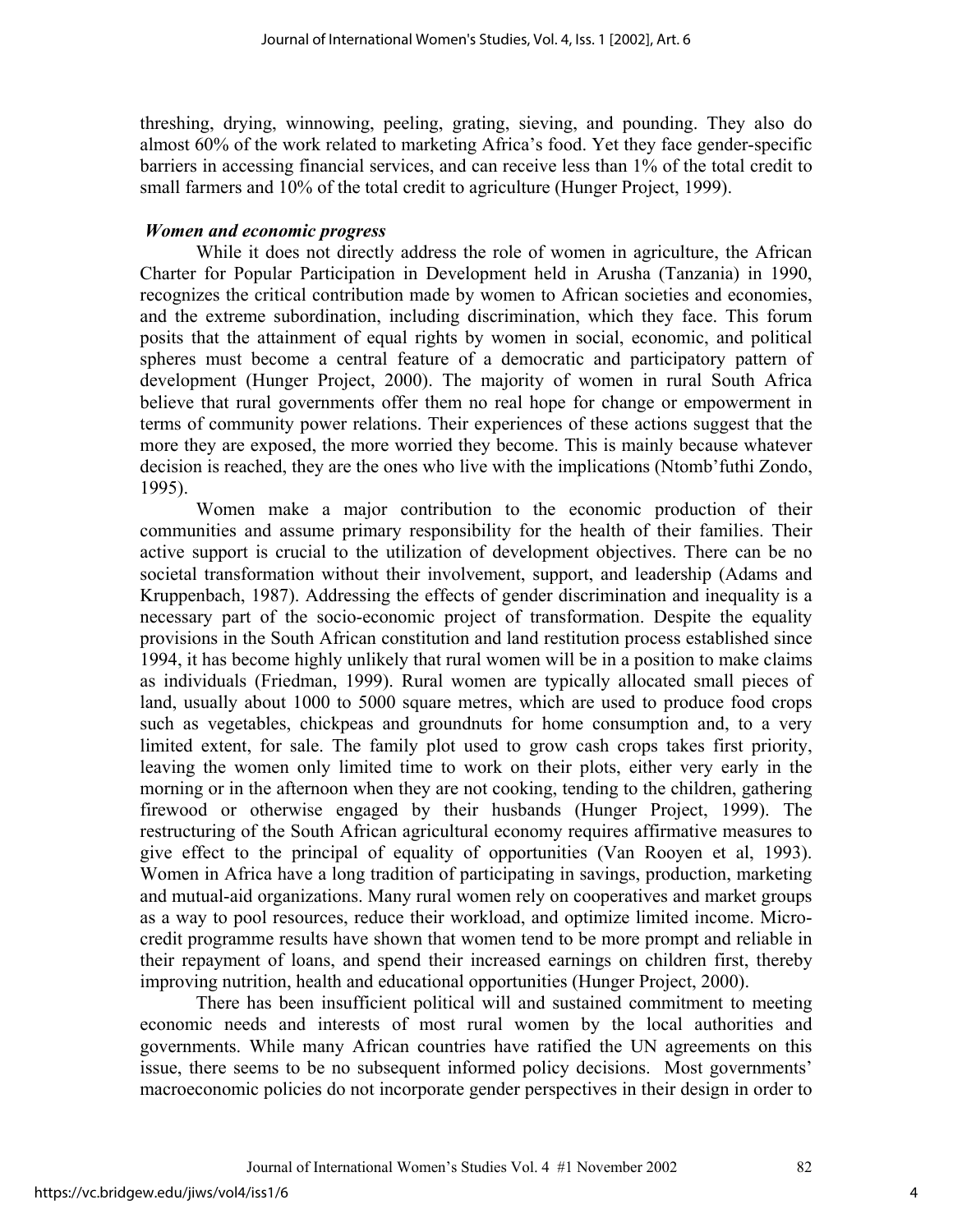enforcing its application and implementation. As well, they often ignore the structure of households in Africa and the social relations that influence women's roles in production (Hunger Project, 2000). To this effect, the United Nations Development Fund for Women (UNIFEM) acts as a catalyst within the UN system, to support efforts that link the needs and concerns of women to all critical issues on the national, regional and global agenda. It works to ensure the participation of women at all levels of development planning and practice. It plays a strong advocacy role, and concentrates on fostering a multilateral policy dialogue on women's empowerment (UNIFEM, 2000).

#### *Women and education in Africa*

The most fundamental reason for the existence of an educational system is that education plays a significant role in the economy of any society. In view of this, it is essential that the education provided meets the economic needs of that society, thus enhancing efficiency in the use of social and economic resources, ultimately leading to improved economic growth and social well-being (Mugisha et al, 1991; Mwamwenda, 1994). Ideally, education should contribute to economic development, equalize opportunities between social classes, reduce disparities in the distribution of income and prepare the labour force for a modern economy (Kriefer, 1985). International Organizations such as the United Nations, UNESCO, the World Bank and the Third World Countries are becoming increasingly aware of the importance of women in national development, and the fact that education can contribute to their playing a much more meaningful role in development (Kelly, 1987a; Browne and Barrett, 1991).

There are many reasons as to why the education of women is important. Research has shown that there is a strong association between education and better life, nutrition, improved hygiene, low mortality and fertility rates, and economic development (Browne and Barrett, 1991). Education for women in Sub-Saharan Africa has been noted to have a powerful developmental effect in light of their cardinal role of nurturing, upbringing, socialization and education of children. Women are well known for being active economically, as both producers and consumers of goods. Their capacity to serve actively in these areas can be enhanced if they are provided with adequate levels of education (Browne and Barrett, 1991). A lack of education on the part of women deprives them of their productivity levels in the rural areas, because they will remain ignorant of ways and means of producing more on the farm (Kelly, 1987a). Cultural values, as well as economic realities of limited family resources and employment opportunities for women, which in the past have inhibited girls' entry into primary and secondary education, may now be prominent factors inhibiting Nigerian women from entering university (Biralmah, 1987).

## *Reasons for investigating rural women*

There are good reasons to focus on, and to emphasize rural women's participation in development. The most fundamental reason is that they play crucial roles in both subsistence and market food production in Africa. Not only because they are working harder than the average man, but also because they are reliable and committed to their tasks (Burkey, 1993; Hunger Project, 2000). Not only are women the majority in rural areas in Africa, but they are responsible for more than 50% of all productive activities, even in those households where men are present (Burkey, 1993). In many rural areas of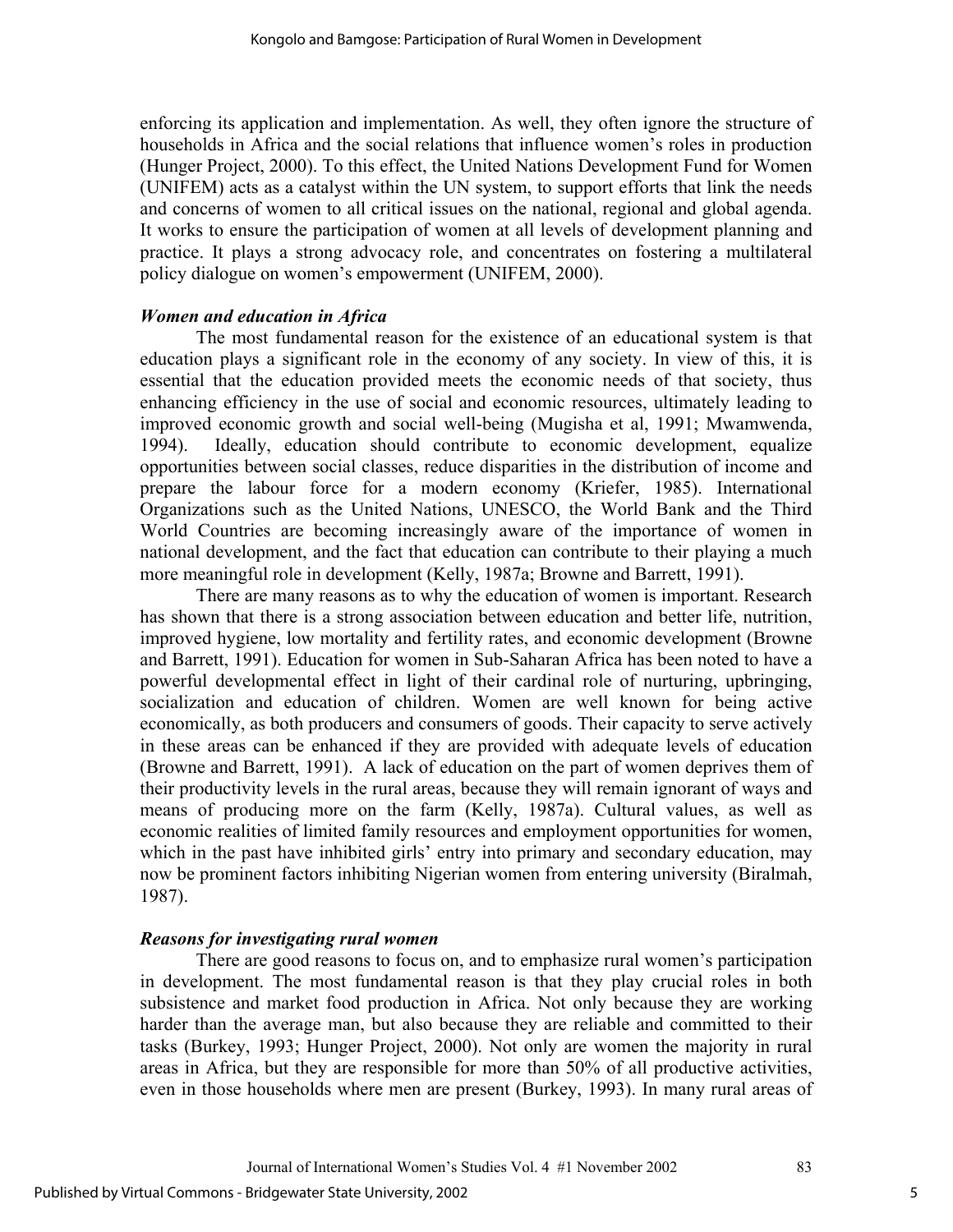LDCs, deforestation, loss of soil fertility, low productivity and poor living standards have been characterized as the features of these areas. All these have detrimental effects to the well-being of rural women. Therefore, overlooking the plight of rural women will have negative impacts on the development of rural areas and that of the nation. To this end, there is a need to reverse this negative approach to development by retrieving and revising the potential for participation by rural women (Buvinic et al, 1978). Equally important, those who are not in crisis are often the beneficiaries of development efforts, while those entrapped in poverty remain exactly where they are with no hope of release (Van Rooyen et al, 1993).

## **Methodology**

#### *Population survey and sites*

The sources of data for the purposes of this study were rural women drawn from three different rural settlements namely: Thintwa (in Natal Province), Tsheseng and Makhalaneng (in Qwaqwa, Eastern Free State). These settlements were selected because of different particularities that allow for comparison. The purpose of such comparison was to determine if the same factors that contribute to the inactive participation of rural women in development were almost the same in these settlements. The study of these settlements included their respective land patterns and other relevant characteristics.

- (i) Thintwa rural settlement is situated between Bergville and Harrismith towns. Following its landscape, it is dry, valley and hilly village. Its soil is poor and lacks agricultural potential. It has a minimal potential for livestock farming, as crop farming is almost non-existent. This village is scarcely populated without electricity and roads. Access to the accurate population statistic was not possible, as they were neither Councillors nor traditional Chiefs representing the people during the time of survey. Based on the researchers' observations, it appears that Thintwa has, on average, more old women than young.
- (ii) Tsheseng rural settlement is in the former homeland of Qwaqwa, in the Free State Province. It has a low potential for crop production, but adequate for livestock farming. However, the potential for livestock farming is not well explored by many, and crop farming does not exist. This settlement is densely populated, and its soil is red, stony and hilly, symbolizing a rough landscape. This Village has also more old women, on average than young.
- (iii) Makhalaneng settlement is another rural village in the former homeland of Qwaqwa . This village is also densely populated. Rocks and hills characterize its landscape, and it is dry. The land available is of low potential for agricultural crops farming, but suitable for livestock farming. The study selected these two settlements in Qwaqwa to investigate their similar, or different characteristics, even though the two are both located within the same district.

#### *Population sample and data collection*

6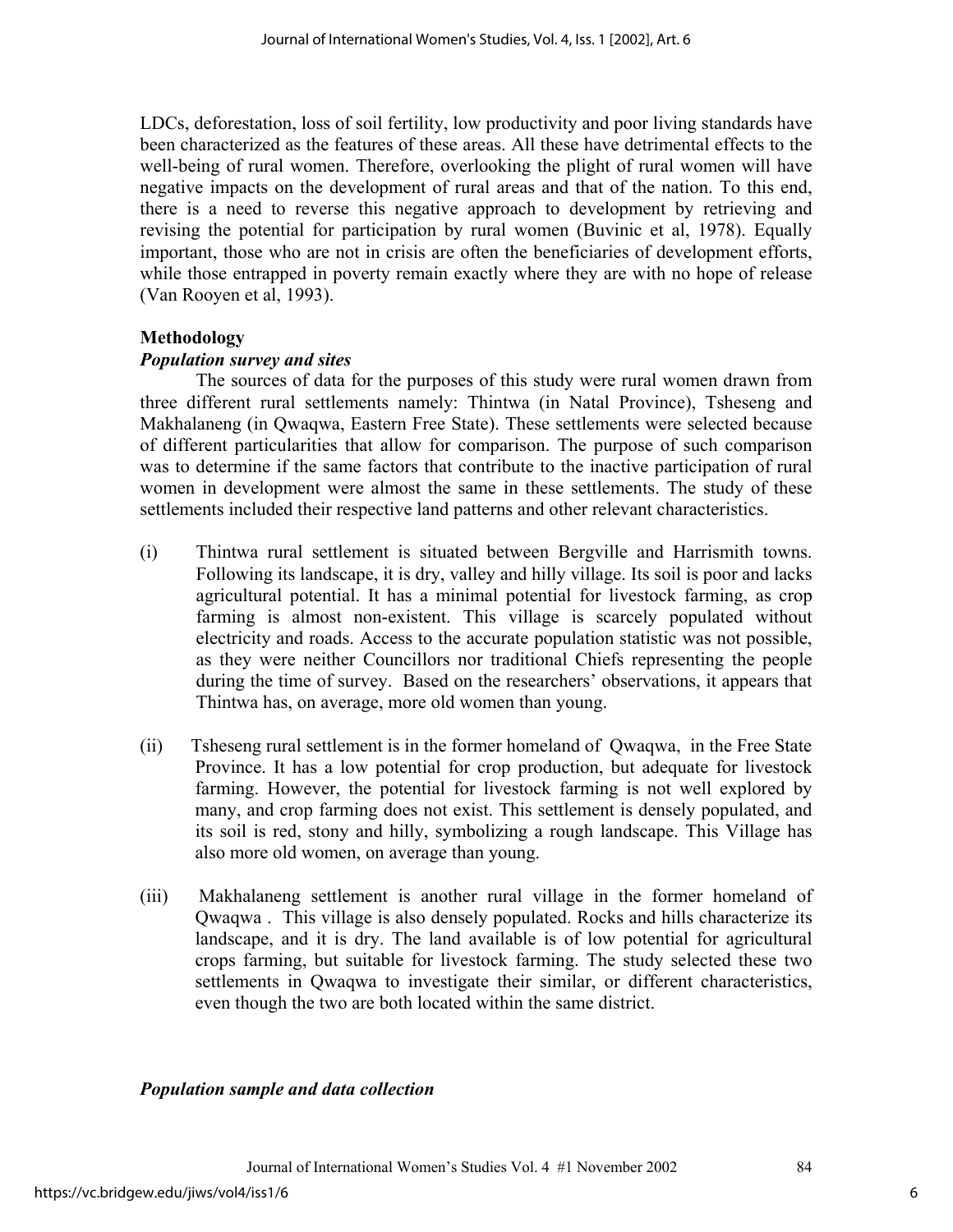The final study sample comprised 152 respondents (rural women) compared to 240 respondents, as initially envisaged. The study interviewed 34% of respondents in Thintwa, 33% in Tsheseng and 33% in Makhalaneng respectively. The data was gathered using a non-probability sampling procedure. This method was used because of the lack of women's groups represented in these villages. Data collection basically involved traveling to the areas studied first, to familiarize with respondents for easy interactions as well as personal contact with them. Secondly, group discussions were organized by the researchers to facilitate an understanding of the whole study process. An easy designed questionnaire was used to collect data, and the filling in by respondents was carried out with the help of an interpreter, because most of the respondents could not read and write.

#### *Interview levels*

Interviews for this study were conducted at three different levels. Firstly, among the different age groups of respondents (old, middle-aged and young women). This classification was necessary since at the different age groups, priorities and levels of participation in development process are also different, according to the needs, aspirations and expectations of individuals. The interviews dealt mostly with important issues of women's involvement in development initiatives, activities they are involved in, and why they believe they are left out of this process. The second level of the interviews was carried out with traditional healers, community leaders and chiefs. These interviews were centered on the issues affecting rural women's participation in development. They were attempting to discover various reasons for the disadvantaged position of rural women, and their contributions as the custodians of rural values. These were closedended interviews based on pre-made appointments with the respondents. The third level of interviews was carried out with the students and lecturers at the University of the North, Qwaqwa Campus, and Graduate School for Development Studies and Conflict Resolution. These interviews were aimed at seeking academic advice, knowledge, skills and their contributions in involving rural women around the University community into the on-going development processes and programmes on campus.

#### **Results and Discussion**

The study sampled 72 households representing a total of 152 female respondents. In terms of their age structure, they were classified into four groups, namely: under 40 years; middle-aged group; under 65 years and over 65 years (or old women) (see table 1). Following this table, women who are below 20 years represent 7.2% of the sample. Those between 21 and 35 years represent 16.5%, those aged 36 to 50 years represent 30.3%, and those between 51 and 65 years represent 27.6%, while those above 65 years represent 18.4% of the total sample. The highest percentage of 30.3% is attributed to the economically active group of women, comprising the 36 to 50 years age class. In terms of development strategies, great efforts should be made by planners to include this group of women in any development initiatives, because they are the majority. Women head of households represent the majority of South Africa's rural households (National Social Development Report, 1997). Women significantly outnumber men in most rural areas of South Africa, because they always remain behind, while men are away in search for jobs in urban areas. The number of poor rural women has increased dramatically in the past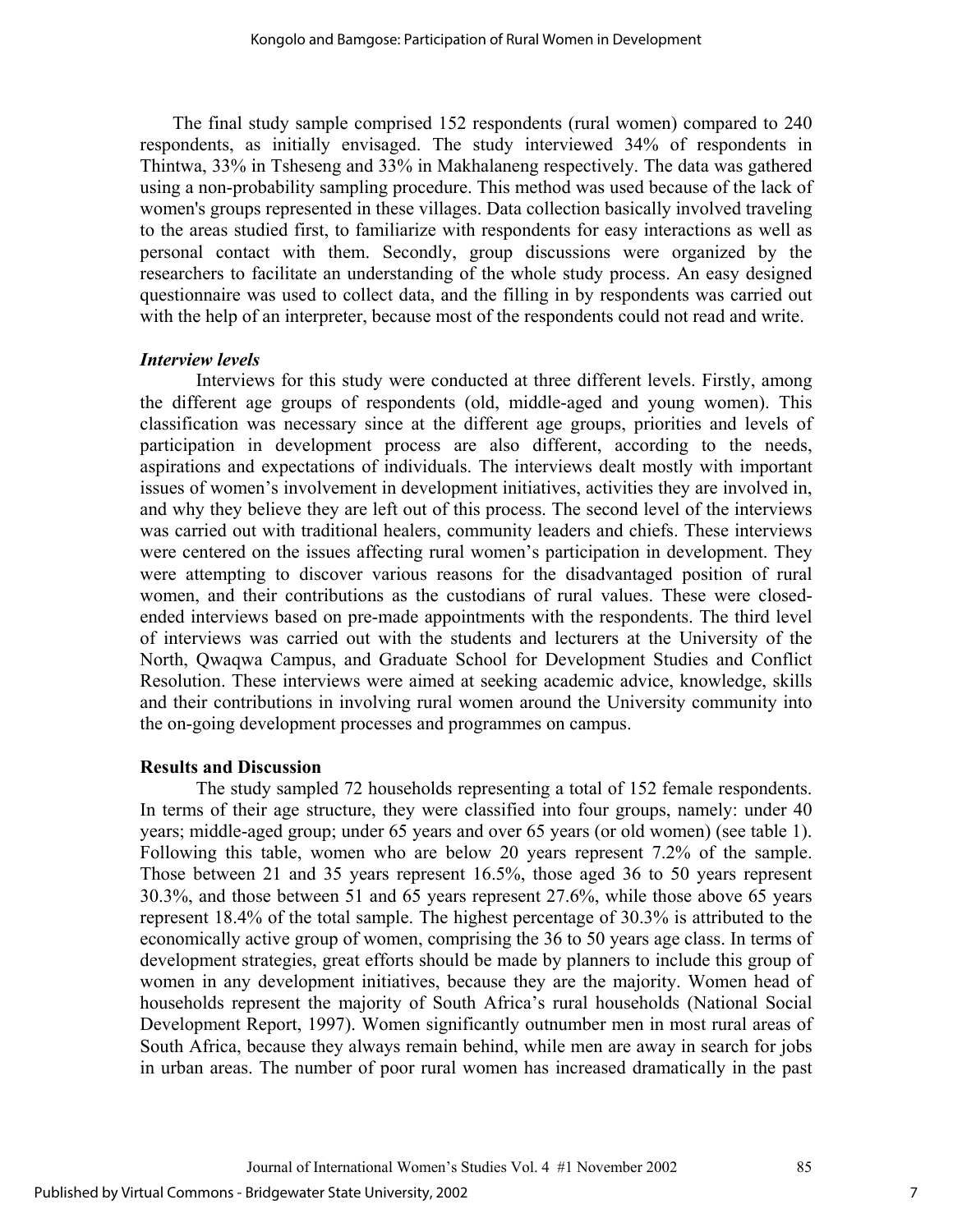decades, notwithstanding the increasing female responsibility for agricultural production and income generating activities in the rural areas (Cartledge, 1995).

Table 2 presents the marital status of the respondents. Its results suggest that all the three villages are characterized by single, married, divorced and widowed women, as well as those separated from their husbands because of the jobs. Following this table, 11.8% of women are single; 13.2% are married women; 23.0% are divorced; 18.4% are widowed and 33.6% are separated from husbands in search for jobs, and as a result they became the household heads. A study by Mazuri (1990) shows that in South Africa the migration of men to mines became more problematic when the government enforced regulations against families joining their husbands at the places of work. In return, this has exacerbated the high rate of women separated from their husbands. The results of table 2 indicate also that Thintwa has the highest percentage (25%) of widowed women (head of households) compared to 14% in Tsheseng and 16% in Makhalaneng respectively.

Twelve and a half percent represents the number of children not stated either because of having none or death. The number of children less than four represents 25.7%. The number of children less than seven children represents 29.6%, while the respondents with more than nine children represent 32.2% (see table 3). Tsheseng and Makhalaneng have 14% and 16% of more than nine children respectively compared to Thintwa with only 9.6%. The high birth rate is not only an attribute of the dense rural areas in South Africa, but also because rural urban villages share this problem in common. This paper reveals that not all rural areas in South Africa are densely populated. Meanwhile, the study by Momsen (1993) and Kibuka (1990) has shown that all LDCs rural areas are almost overpopulated because of the high birth rates.

Educational levels of respondents include both formal and informal education. Data on educational level of respondents suggest characteristics that discourage their active participation in development process, because most of them (respondents) are not educated (see table 4). The number of respondents not educated represent 47.4%, with 23.0% of those having primary education, 9.2% of those with secondary education, 2.6% of those with college education and 17.8% of those with other types of informal education with skills such as sewing, candle making and to some extent small-scale business. It was also observed that among those respondents with primary and secondary education, many did not even complete the levels required. As a consequence, this has led to a higher illiteracy rate among inhabitants of the study area. This implies that they had no opportunities to attend formal education.

Educational level is an important tool, and is needed to stimulate, create, achieve and enhance active participation of rural women in development. The rate of women's participation in development initiatives is strongly influenced by their educational levels. The higher a woman is educated, the greater the likelihood she would be included in the labour force, and the lower the likelihood she would be unemployed (Kriefer, 1985; Browne and Barrett, 1991). A lack of education is enhanced by inequalities and disparities in the labour markets, including absolute poverty in the rural areas (Adams and Kruppenbach, 1987).

All respondents were asked to provide the researchers with the kind of jobs, occupations, employment, or economic activities involved in as income generating ventures. An analysis of the various kinds of these activities is presented in table 5. This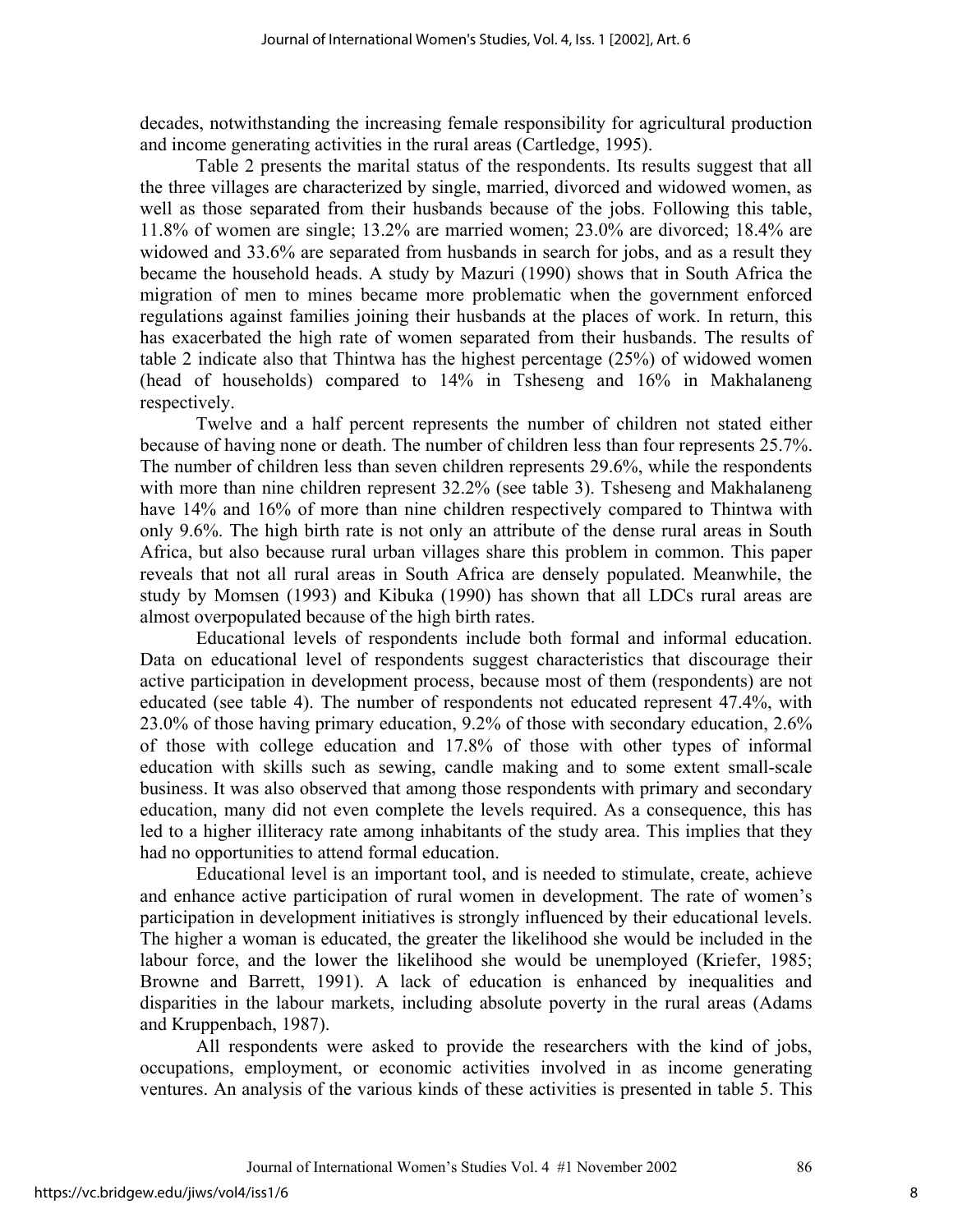table provides respondents in the formal sector, those active and self employed, those unemployed and those in informal sector (such as households work). According to table 5, 57.2% of respondents are not engaged in any kind of income-generating activities as sources of income. This implies that only a few respondents were employed in formal or private sector with 9.2% having salaries, 13.8% engaged in trade, 11.8% involved in farming and 8.0% in other activities. Most respondents revealed that they are solely dependent on income from their husbands, and therefore they cannot survive independently.

Literacy is a mechanism that can transform and boost women's participation in development, because it can stimulate and enhance individual initiative. Innovation is, by and large, a major way to increase skills to participate in development initiatives, to eliminate dependency syndrome (Mugisha et al, 1991). A lack of initiative as a result of illiteracy has blurred rural women's mind-sets of believing in themselves that they would be the "initiators of their own developments".

Respondents were also asked to identify problem areas hindering their active participation in the development process of their respective communities. Many problem areas were identified and mentioned, from which six were the most outstanding, namely: a lack of information; lack of resources; lack of government assistance; lack of education and skills; consideration and belief in cultural values, and the influence of discrimination practices (see table 6). From this table we observe that a lack of government assistance scores 30.9% of respondents. This score describes that there are high expectations by the people in rural areas for the government to be doing things for them instead of shaping up their own destiny. Lack of education scored 20.4%, lack of resources with 16.4%, influence of discrimination with 13.8%, lack of information with 13.2% and belief in cultural value with 5.3%. Although in the presence of all these problems, Popkin (1983) found that rural women often contribute to family earnings in various ways. They assist family farms, produce handcrafts, brew beer for sale, or can work somewhere else in the farm to support themselves.

Willingness by respondents to participate in projects was identified by asking them the following question: "If new approaches to taking part in development initiatives are made available, would you be willing to participate?" This question was asked to all the respondents to assess their attitudes and readiness to participate in development (see table 7). As a result of the above question, the "Yes" answers accounted for 77.6%, while the "No" answers accounted for 13.2%, with only 9.2% being "do not know". The "No" answers were mostly from women of 65 years and above, who claimed that they are no longer economically active to be involved in any development activities, while the percentage of "do not know" answers include the physically/mentally handicapped and other sick women. The results of table 7 provide demonstrate that the majority (77.6%) of rural women are willing to take part, and participate in developments in their respective areas. These women have the necessary know-how to initiate, plan, implement, participate and further the development process to high levels and so contribute meaningfully to its expansion. The local governments should address this issue by removing any barriers imposed on the development of rural women, presently preventing them from taking active part in these socio-economic development initiatives (Snyder and Tadesse, 1995).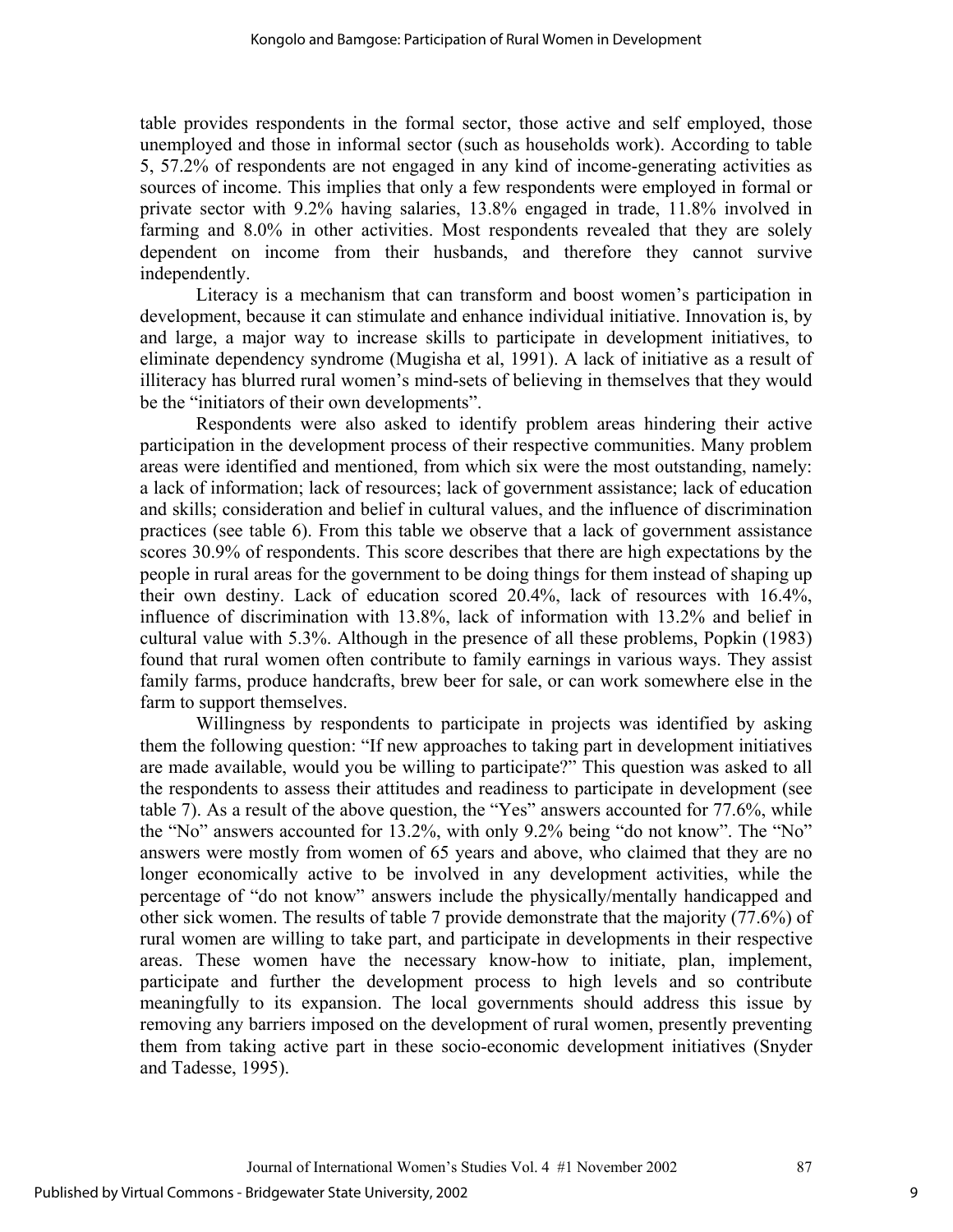#### **Conclusion**

Rural women continue to remain obscure and invisible in the process of economic development, although they comprise the majority of the population in rural areas of South Africa. Virtually none are selected to participate in development initiatives at the individual level especially where they entail significant power and responsibility (Madonsela, 1995). Participation of rural women in economic activities at all levels is crucial for the development of South Africa and for economic advancement of women. The economic framework needs to be hypersensitive to the gender implications for rural women and to any economic policy in the future. Such policies need to be adjusted in terms of the impact on rural women's employment, economic advancement and empowerment (Agenda Collective, 1995). Investigating rural women's is crucial, because they are the backbone of rural economy, not withstanding being discriminated against (Momsen, 1993; Allen and Thomas, 1992).

Rural women's work is never done, farm work is part and parcel of their day's activities on top of household burdens of taking care of the children (Kaplan, 1993). Rural women in most African households carry out subsistence and near-subsistence agriculture, being over 80% of agricultural labour force. They are also responsible for many other tasks such as: planting, weeding, watering, harvesting, and storing of crops (Burkey, 1993).

This study observed that a lack of information, lack of resources and government assistance, lack of education, cultural values and discrimination against rural women were the most important factors contributing to the inactive participation of rural women in developments. Further inferences can be drawn in relation to the age structure of respondents, that it has impacted negatively on rural women participation, mostly for those in the category of 65 years and above. This study also found that each of the three settlements studied has its own distinct characteristics and particular problems, based on geographical location, status of respondents, educational background, occupation and age structure. To this effect, it is important to understand that what could be applied as a solution to one settlement could not be applied to another. As a result of this dilemma, the principle that expresses "multiple problems necessitate multiple approaches" as solutions should be applied.

## **Appendices**

| Age group | <b>Thintwa</b> |       | <b>Tsheseng</b> |      |    | <b>Makhalaneng</b> | <b>Total</b> |           |  |
|-----------|----------------|-------|-----------------|------|----|--------------------|--------------|-----------|--|
|           | $\%$<br>No     |       | No              | $\%$ | No | $\%$               | No           | $\%$      |  |
| 20        |                | 6.0   |                 | 8.0  |    | 8,0                |              | 7,2       |  |
| 21<br>35  | 10             | 19,0  | 8               | 16,0 |    | 14,0               | 25           | 16,5      |  |
| 36<br>50  | 18             | 35,0  | 15              | 30,0 | 13 | 26,0               | 46           | 30,3      |  |
| 65        | 14             | 27,0  | 13              | 26,0 | 15 | 30,0               | 42           | 27,6      |  |
| Above 65  |                | 13,0  | 10              | 20,0 |    | 22,0               | 28           | 18,4      |  |
| Total     |                | 100.0 | 50              | 0.00 | 50 | $100.0\,$          | 152          | $100{,}0$ |  |

#### **Table 1: Age structure of respondents in study area**

#### **Table 2: Marital status of respondents**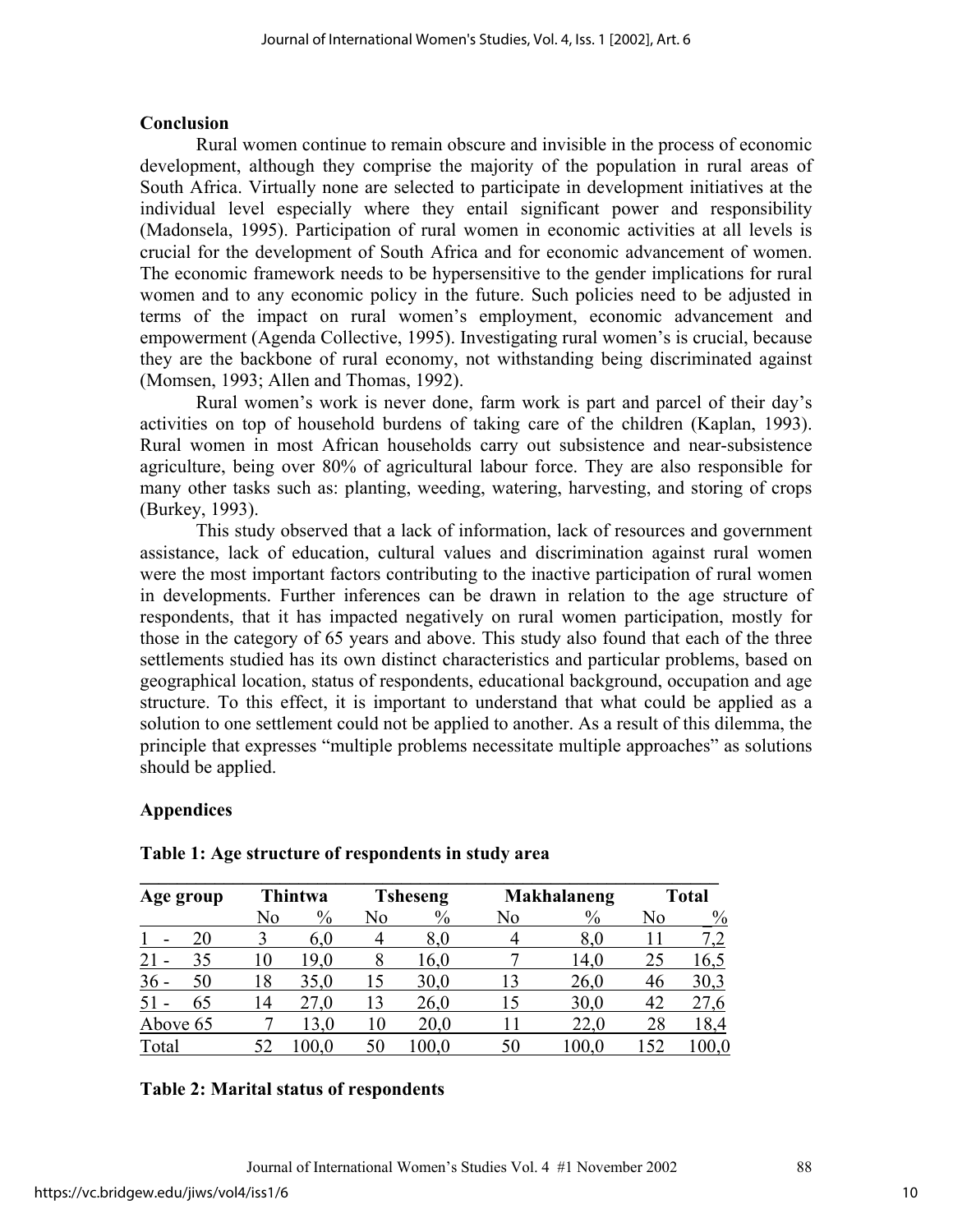| Category        | Thintwa |               | <b>Tsheseng</b> |       | <b>Makhalaneng</b> | <b>Total</b> |     |       |
|-----------------|---------|---------------|-----------------|-------|--------------------|--------------|-----|-------|
|                 | No      | $\frac{0}{0}$ | No              | $\%$  | No                 | $\%$         | No  | $\%$  |
| Single          |         | 13,5          |                 | 10,0  | 6                  | 12,0         | 18  | 11,8  |
| Married         | 9       | 17.3          |                 | 14,0  | 4                  | 8,0          | 20  | 13,2  |
| Divorced        |         | 5,8           | 18              | 36,0  | 14                 | 28,0         | 35  | 23,0  |
| Widowed         | 13      | 25,0          |                 | 14,0  | 8                  | 16,0         | 28  | 18,4  |
| Separated by    |         |               |                 |       |                    |              |     |       |
| jobs/others     | 20      | 38,5          | 13              | 26,0  | 18                 | 36,0         | 51  | 33,6  |
| Total           | 52      | 100.0         | 50              | 100.0 | 50                 | 100.0        | 152 | 100,0 |
| -- - -<br>$  -$ |         | .             | $\mathbf{r}$    |       |                    |              |     |       |

**Table 3: Number of children of respondents** 

| <b>Number</b>                 |  | <b>Thintwa</b> |    | <b>Thseseng</b> |    |               | <b>Makhalaneng</b> | <b>Total</b>  |     |      |
|-------------------------------|--|----------------|----|-----------------|----|---------------|--------------------|---------------|-----|------|
|                               |  |                | No | $\%$            | No | $\frac{0}{0}$ | No                 | $\frac{0}{0}$ | No  | $\%$ |
|                               |  |                | 13 | 25,0            |    | 22,0          | 15                 | 30,0          | 39  | 25,7 |
| $\overline{4}$                |  | b              | 14 | 27,0            | 19 | 38,0          | 12                 | 24,0          | 45  | 29,6 |
| 7<br>$\overline{\phantom{a}}$ |  |                | 12 | 23,0            |    | 14,0          | 10                 | 20,0          | 29  | 19,0 |
| Above                         |  |                |    | 9,6             |    | 14,0          |                    | 16,0          | 20  | 13,2 |
| Not stated                    |  |                | 8  | l 5.4           | 6  | 12,0          |                    | 10,0          | 19  | 12,5 |
| Total                         |  |                | 52 | 00.0            | 50 | 100.0         | 50                 | l 00.0        | .52 |      |

## **Table 4: Educational level of respondents**

| <b>School level</b> | Thintwa |       | <b>Tsheseng</b> |           | <b>Makhalaneng</b> |       | <b>Total</b> |               |
|---------------------|---------|-------|-----------------|-----------|--------------------|-------|--------------|---------------|
|                     | No      | $\%$  | No              | $\%$      | No                 | $\%$  | No           | $\frac{0}{0}$ |
| Primary             |         | 13,5  | 15              | 30,0      | 13                 | 26,0  | 35           | 23,0          |
| Secondary           |         | 3,8   | b               | 12,0      |                    | 12,0  | 14           | 9,2           |
| College             |         | 19    |                 | 4,0       |                    | 2,0   | 4            | 2,6           |
| University          |         |       |                 |           |                    |       |              |               |
| Vocational          |         | 21,2  |                 | 14,0      | 9                  | 18,0  | 27           | 17,8          |
| None                | 31      | 59,6  | 20              | 40,0      | 21                 | 42,0  | 72           | 47,4          |
| Total               | 52      | 100.0 | 50              | $100{,}0$ | 50                 | 100,0 | 152          | $100{,}0$     |

## **Table 5: Involvement in business by respondents**

| Occupation     | <b>Thintwa</b> |       | <b>Tsheseng</b> |       |    | <b>Makhalaneng</b> | <b>Total</b> |      |
|----------------|----------------|-------|-----------------|-------|----|--------------------|--------------|------|
|                | No             | $\%$  | No              | $\%$  | No | $\%$               | No           | $\%$ |
| Wages/Salaries |                |       |                 | 10,0  |    | 10.0               | 14           | 9,2  |
| Trade          |                | 5,8   | 10              | 20,0  |    | 16,0               | 21           | 13,8 |
| Farming        | 8              | 15,3  |                 | 8,0   | b  | 12,0               | 18           | 11,8 |
| Others         |                | 5,8   |                 | 10,0  |    | 8,0                | 12           | 8,0  |
| None           | 34             | 65.4  | 26              | 52,0  | 27 | 54,0               |              | 57,2 |
| Total          |                | 100.0 | 50              | 100.0 | 50 | 100.0              | 152          |      |

## **Table 6: Main factors hindering the participation of respondents**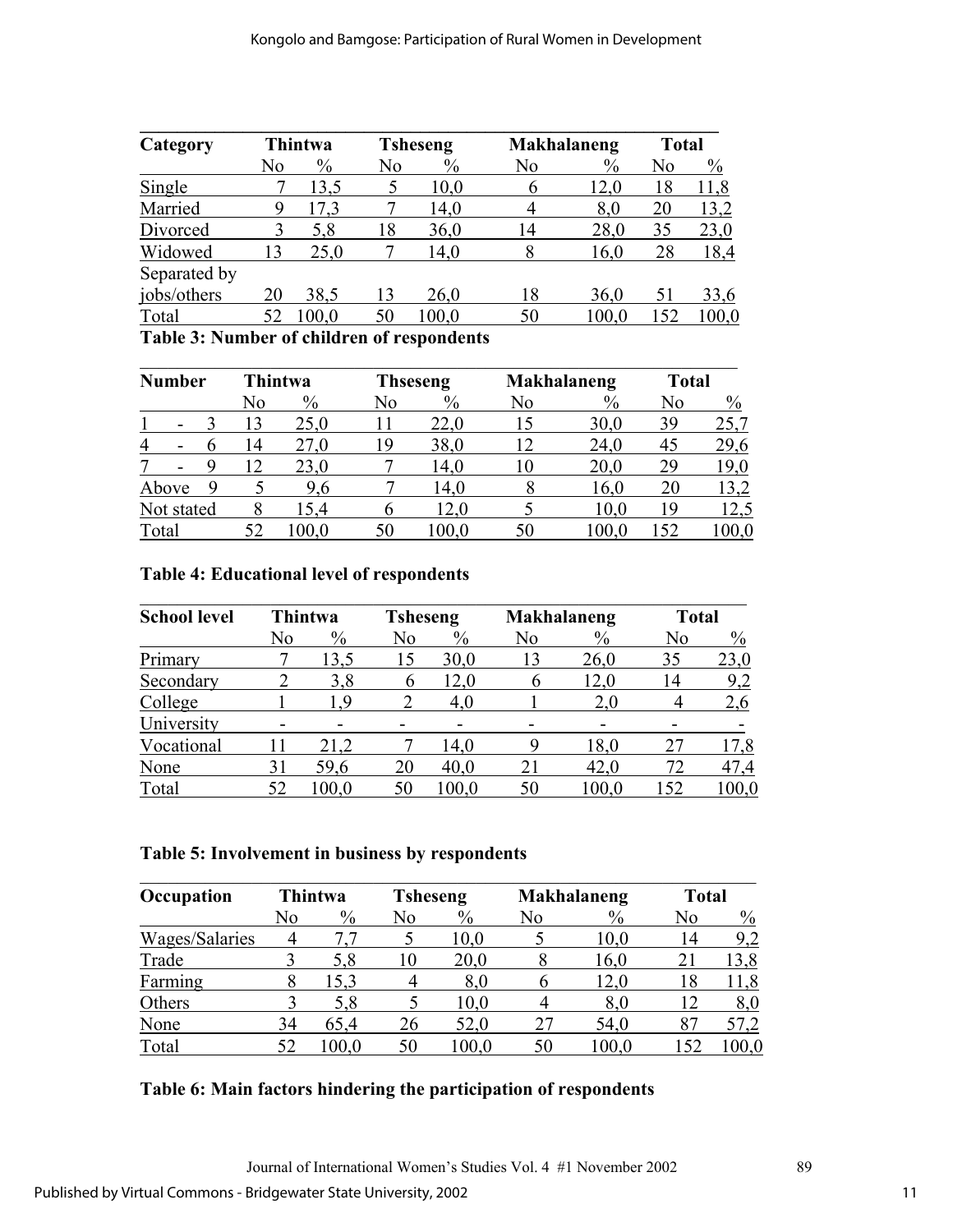| <b>Factors</b>      | <b>Thintwa</b> |      | <b>Tsheseng</b> |      |    | <b>Makhalaneng</b> | <b>Total</b>   |               |
|---------------------|----------------|------|-----------------|------|----|--------------------|----------------|---------------|
|                     | No             | $\%$ | N0              | $\%$ | No | $\%$               | N <sub>0</sub> | $\frac{0}{0}$ |
| Lack of information | 9              | 17,3 | b               | 12,0 |    | 10,0               | 20             | 13,2          |
| Lack of resources   |                | 13,5 | 8               | 16,0 | 10 | 20,0               | 25             | 16,4          |
| Government assist.  | 18             | 34,6 | 13              | 26,0 | 16 | 32,0               | 47             | 30,9          |
| Cultural values     |                | 3.9  | 4               | 8,0  |    | 4,0                | 8              | 5,3           |
| Lack of education   | 10             | 19,2 | 12              | 24,0 | 9  | 18,0               | 31             | 20,4          |
| Discrimination      | h              | 11.5 |                 | 14,0 |    | 16,0               | 21             | 13,8          |
| Total               |                | 00.0 | 50              | 0.00 | 50 | 100.0              | 152            | 100.0         |

#### **Table 7: Willingness to participate in development process**

| <b>Response</b> | <b>Thintwa</b> |         | <b>Tsheseng</b> |               |    | <b>Makhalaneng</b> | <b>Total</b> |      |  |
|-----------------|----------------|---------|-----------------|---------------|----|--------------------|--------------|------|--|
|                 | No             | $\%$    | No              | $\frac{0}{0}$ | No | $\%$               | No           | $\%$ |  |
| Yes             | 39             | 5,0     | 38              | 76.0          |    | 82,0               | l 18         |      |  |
| No              |                | 13,5    |                 | 18,0          |    | 8.0                | 20           | 3,2  |  |
| Don't know      |                | $-.1.5$ |                 | 6.0           |    | 10,0               | 14           | 9,2  |  |
| Total           | 52             | 00.0    | 50              | 00.0          | 50 | 100.0              | 152          |      |  |

All sources: Own Research D

#### **References**

**Adams, M. N. & Kruppenbach, S. E.** 1987. Gender and access in the African school. International Review of Education, 33: 437-454.

**Agenda Collective.** 1995. Gender flaws in the DRP. Agenda, 24: 40-44.

**Allen, T. & Thomas, A.** 1992. Poverty and development in the 1990s. Oxford University Press, New York.

**Biralmah. K.** 1987. Class, gender, and life changes: A Nigerian University case study. Comparative Educational Review, 31: 570-582.

**Browne, A. W. & Barrett, H. R.** 1991. Female education in Sub-Saharan Africa: The key to development. Comparative Education, 27: 275-285.

**Buvinic, M., Margaret, L. A. & William, M.** 1987. Women and poverty in the Third World. The Johns Hopkins University Press, USA.

**Burkey, S.** 1993. People first. Zed Books Limited, London.

**Cartledge, B.** 1995. Population and environment: Women the neglected factor in sustainable development. Oxford University Press, New York.

**Friedman, M.** 1999. Effecting equality: Transforming commitment into policy and practice. Agenda AGI Mimograph.

**Gwanya, T. T.** 1989. Rural development planning in developing countries. A fact paper No 5, University of Transkei, Bureau of Development Research and Training.

**Hunger Project.** 1999. The status of women is the major causative factor in the persistence of hunger, New York.

**Hunger Project.** 2000. The African women food farmer initiative: Exclusion from development policy and programming equation, New York.

Journal of International Women's Studies Vol. 4 #1 November 2002 90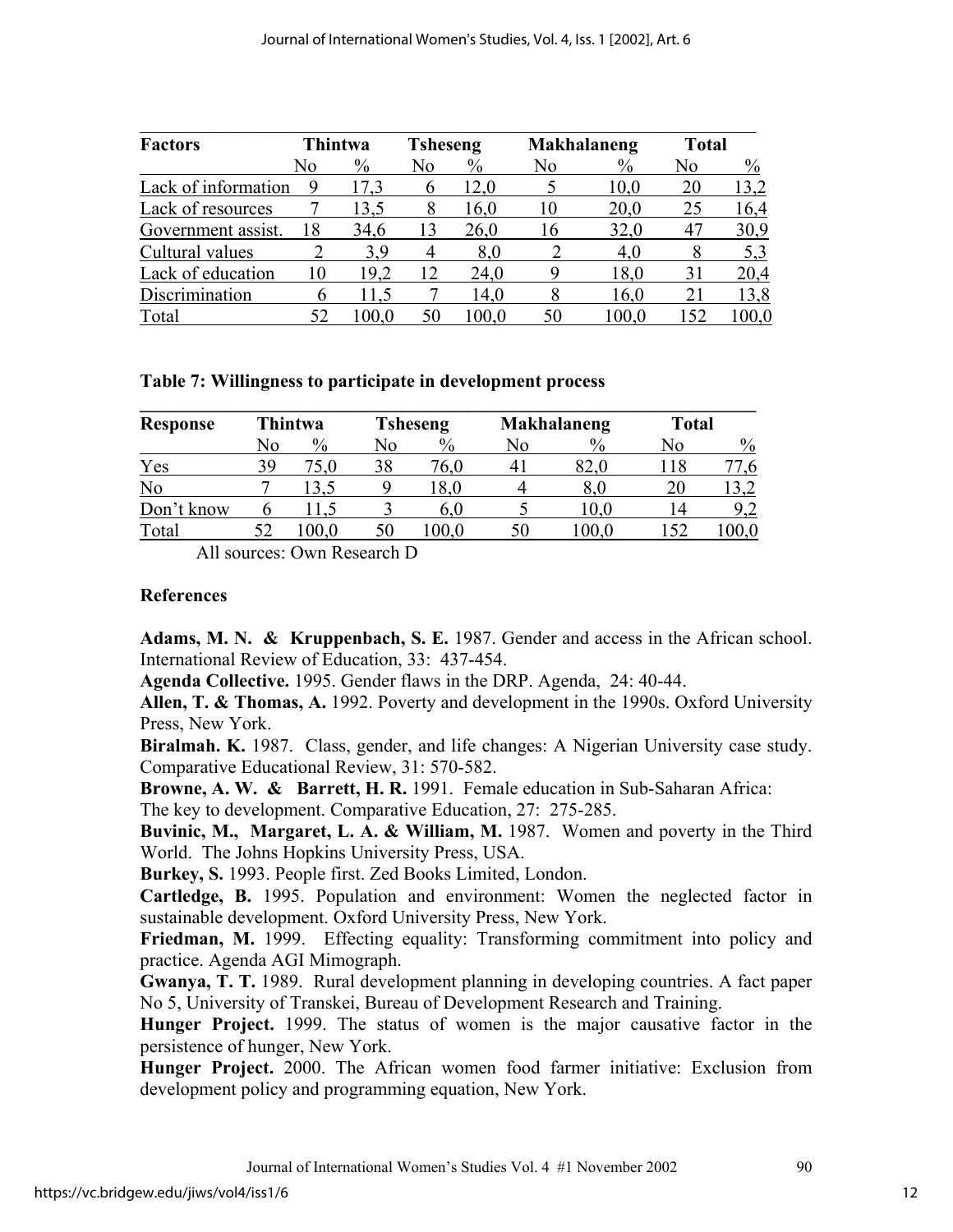**Kaplan, G.** 1993. Women in the society: Australian Times Books International, Singapore.

**Kelly, G. P.** 1987a. Setting state policy on women's education in the Third World: Perspective from comparative research. Comparative Education, 23: 95-102.

**Kelly, G. P.** 1987b. Comparative education and the problem of change: An agenda for the 1980s. Comparative Educational Review, 31: 477-489.

**Kibuka, P.E.** 1990. The African social major elements. In the African social situation,

Crucial factors of development and transformation, Ed. Hans Zell Publishers, New York. **Kriefer, N. M.** 1985. Evidence on the role of education in labour turnover. Journal of Human Resources, XX: 445-452.

**Lightelm, A. A.& Wilsenach, A.** 1993. Development, poverty and the environment with particular reference to the Eastern Transvaal region. Development Southern Africa, 10 (1): 45-64.

**Madonsela, T.** 1995. Beyond putting women on the agenda. Agenda, 24: 27-38.

**Mazuri, A. A.** 1990. Social participation and the cultures of production: Africa between pastoralists and cultivators. In the social situation, Factors of development and transformation, Hans Zell Publishers, New York.

**McIntosh, A. & Friedman, M.** 1989. Women's producer groups in rural Kwazulu: Limits and possibilities. Development Southern Africa, 6(4): 438-453.

**Meer, S.** 1998. Women speak: Reflections on our struggles 1982-1987. Cape Town, Kwela Books and Oxfam GB in Association with Speak.

**Momsen, J. H.** 1993. Women and development in Third World. New York.

**Mugisha, X.R., Mhozya, X.M., & Mwmwenda, T. S.** 1991. Higher education and employment in Botswana: A tracer study. South African Journal of Higher Education, 5: 15-24.

**Mwamwenda, T. S.** 1994. Women and education in Africa. South African Journal of Sociology, 25(4): 143-147.

**National Social Development Report.** 1997. World summit in social development. Copenhagen, Denmark.

**Ntomb'futhi Zondo.** 1995. Rural women pessimistic. Agenda, 26: 22-24.

**Olopoenia, R. A.** 1983. On the meaning of development. In Osayimwese, I. Z. (ed),

Development economics and planning, Ibadan. University Press, Nigeria.

**Popkin, M. B.** 1983. Rural women, work and child welfare in the Philippines. In Buvinic et al (ed), Women and poverty in the Third World. The Johns Hopkins University Press, New York.

**Pradip, K. G.** 1984. Population, environment, resources and Third World development. Washington, D. C., Greenwood Press.

**Seer, D.** 1981. The meaning of development. In Crounch, B. & Chamala, S. (eds), Extension education and rural development. John Wiley and Sons, New York.

**Snyder, C. M. & Tadesse, M.** 1995. African women and development. Witwatersrand University Press, South Africa.

**United Nations Development Fund for Women (UNIFEM).** 2000. Women and economic empowerment, New York.

**Van Rooyen, J., Vink, N. & Malatsi, M.** 1993. Agricultural change, the farm sector and the land issue in South Africa: View point. Development Southern Africa, 10(1): 127- 130.